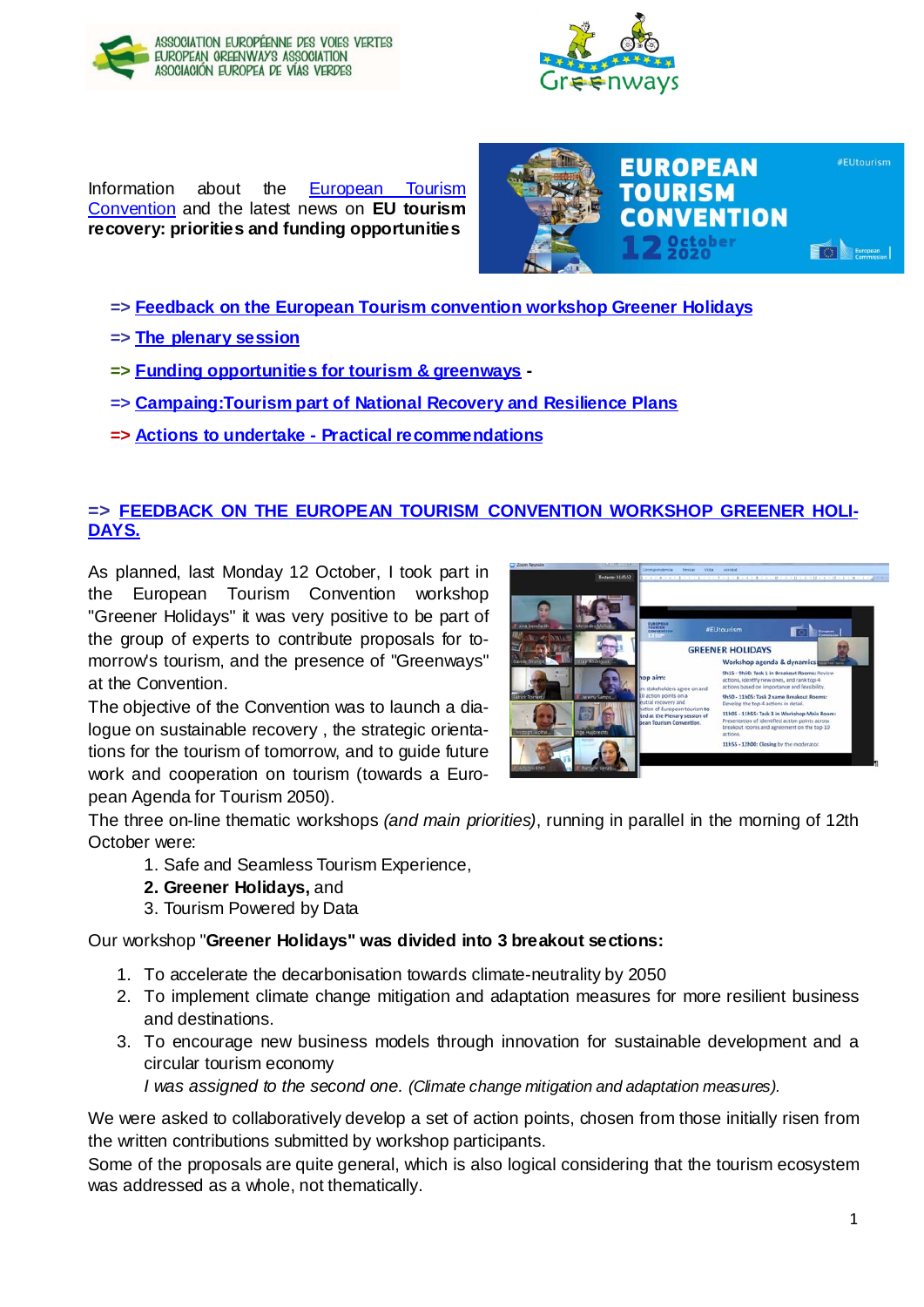**> Proposal actions from breakout team 2 (**Climate change mitigation and adaptation measures):

- **Action: To engage consumers via reliable and easy to represent sustainable tourism data, products and connected infrastructure.**
- **Action: To improve legal frameworks and develop more coordinated adaptation and mitigation strategies and initiatives, so to implement real public-private parnerships for tourism at destination level.**
- **Action: To upskill and reskill the management level on the destinations, public authorities and businesses levels about mitigation and adaptation measures.**
- **Action: To build a Marshall Plan to finance the destination's transition towards sustainable tourism.** [\(further info\)](https://necstour.eu/public-news/necstour-calls-tourism-marshall-plan-towards-sustainable-recovery-sector)

**>>** See in the image **the 10 points considered as priorities of the workshop "Greener Holidays"** (including 3 breakout teams).

### <span id="page-1-0"></span>**=>THE PLENARY SESSION**

The priorities from the 3 workshop were presented in the plenary, hosted by Commissioner for the Internal Market Thierry Breton, in the afternoon.

**Commissioner Breton made clear that the tourism is one of the sectors most affected by the pandemic**. *(travel and tourism is one of* 

*the most affected ecosystems by the COVID-19* 



- · To strengthen multidisciplinary engagement and R&D to develop clear alternative fuels mobilities technologies. To invest in adequa infrastructure and distributions channels.
- · To upskill and reskill the management level on the destinations, public authorities and businesses about mitigation & adapta
- To assure open access and ownership of relevant data for business and destinations innovation
- To speed up business accelerations and uptake of sustainable innovations in product, services, and processes.
- . To improve legal frameworks and develop more coordinated adaptation and mitigation strategies, to implement partnerships to

*and requires [€ 161 billion worth of investment](https://ec.europa.eu/info/sites/info/files/economy-finance/assessment_of_economic_and_investment_needs.pdf) to bounce back to pre-crisis levels )*

He stated the commitment of the EC to help the recovery and transformation of the tourism ecosystem; and that a great emphasis must be placed on SME's, and the lack of liquidity they suffer. Solving this is absolutely crucial to overpass this deep crisis and enable the recovery of these small business and the long-term job generation; furthermore, there must be a very clear message that no one should be left behind.

**>>** The vision of the **twin objectives: greener and more digital tourism ecosystem** has become very clear during the Convention.

**And now? The European Commission will prepare the road map now** ; the contributions to the Convention will guide the future work and cooperation on tourism (towards a European Agenda for Tourism 2050).

The **video** of the plenary is available [here](https://webcast.ec.europa.eu/european-tourism-convention)

*Note: I strongly encourage you to see and hear firsthand the statements and opinions of the representatives of the highest level of the European Commission, of the member countries, from the public and private sector, from Europe and outside, who participated in the plenary.*

*See also the [written statements](http://www.tourism-convention.eu/statements/) by EU Member State Ministers with responsibilities for tourism focusing on two questions:*

- *What are the main challenges for Europea*
- *n tourism in the next 10-20 years?*
- *What investment priorities are necessary for the sustainable recovery and resilience of the EU tourism ecosystem?*

 $\times$  0 0  $-$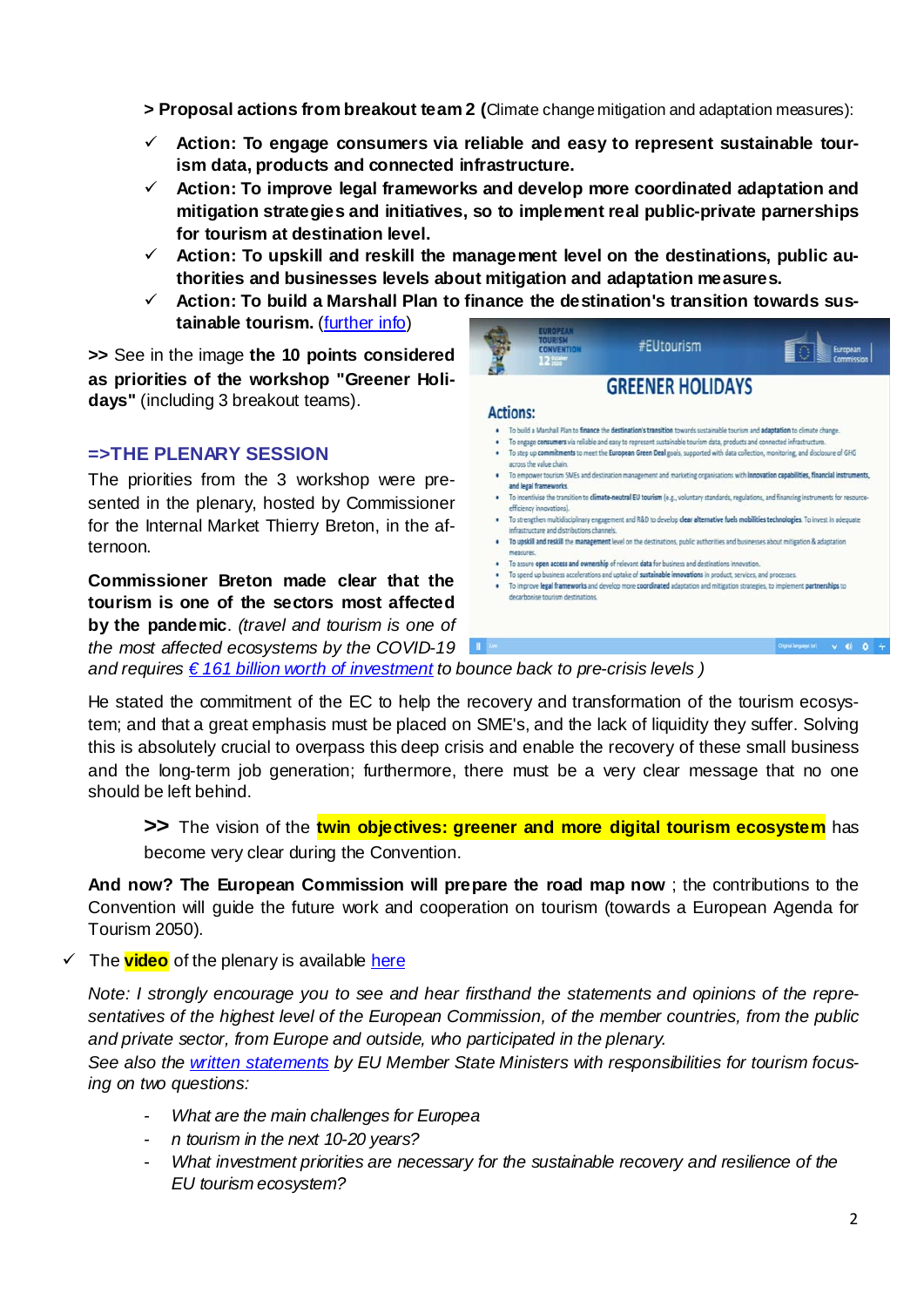$\checkmark$  The **priorities** for all the workshops[, here;](https://tourism-convention.eu/plenary-session/#pos_1969) including the votes of the pools that were launched online *(Perceived importance of the action points proposed by the workshops.)*

### <span id="page-2-0"></span>**=> FUNDING OPPORTUNITIES FOR TOURISM & GREENWAYS**

- $\checkmark$  Greenways are called to become one of the great green tourism offers in Europe; they meet the best conditions for it.
- $\checkmark$  There are great opportunities to receive EU funds towards tourism through both the National Recovery and Resilience Plans for 2021-2023 (COVID19), and the Regional Operational Programmes for the next period 2021-2027.
- $\checkmark$  National Recovery and Resilience Plans have to be submitted to the EC between 15 October -April 2021:
	- **States** to make tourism a strategic element in their National Recovery Plans.
	- $\checkmark$  Regions request at national level the inclusion of the tourism as priority of the National Recovery and Resilience Plan, **proposing specific action**s to be implemented in their territories that clearly contribute to the **twin objectives: greener and more digital tourism ecosystem; and reinforce the "economic and social resilience" of EU countries**.
	- The **managers /those responsible of the greenways must propose concrete actions** to their reference authorities (departments, counties, CIM's, regions), so that they can be included in the National Recovery and Resilience plans (2021-2023), and in the Regional Operational Programmes (2021-2027).
- They will need to be consistent with each **[country-specific recommendations](https://www.consilium.europa.eu/en/press/press-releases/2020/07/20/european-semester-2020-country-specific-recommendations-adopted/)**
- See[: https://www.consilium.europa.eu/en/policies/eu-recovery-plan/](https://www.consilium.europa.eu/en/policies/eu-recovery-plan) (9/October 2020)

### <span id="page-2-1"></span>**=> TOURISM MUST BE PART OF NATIONAL RECOVERY AND RESILIENCE PLANS**

European campaign launched by the **[European](https://tourismmanifesto.eu/)  [Manifesto](https://tourismmanifesto.eu/)** for tourism to stress the necessity **to include tourism in National Recovery and Resilience Plans.**

*If it is not in the plan, it is not in the budget: the European Tourism Manifesto alliance, the voice of the European travel and tourism sector, urges European Union Member States to make tourism a* 



*strategic element in their national recovery plans in order to harness the potential of the sector to generate jobs and growth, and to reap the benefits from green and digital transitions.*

**The [new Recovery and Resilience Facility](https://ec.europa.eu/commission/presscorner/detail/en/IP_20_1658) , proposed by the Commission to help the EU rebuilding after the pandemic, offers an unprecedented opportunity to support tourism and to ensure that the sector helps to drive digital and green transitions, and thereby strengthens both economic and social resilience.**

**[Download the full text of the Manifesto Statement](https://tourismmanifesto.eu/wp-content/uploads/2020/10/Manifesto-statement_national-recovery-and-resilience-plans.pdf)**

*EGWA is part of the European Tourism Manifesto alliance*